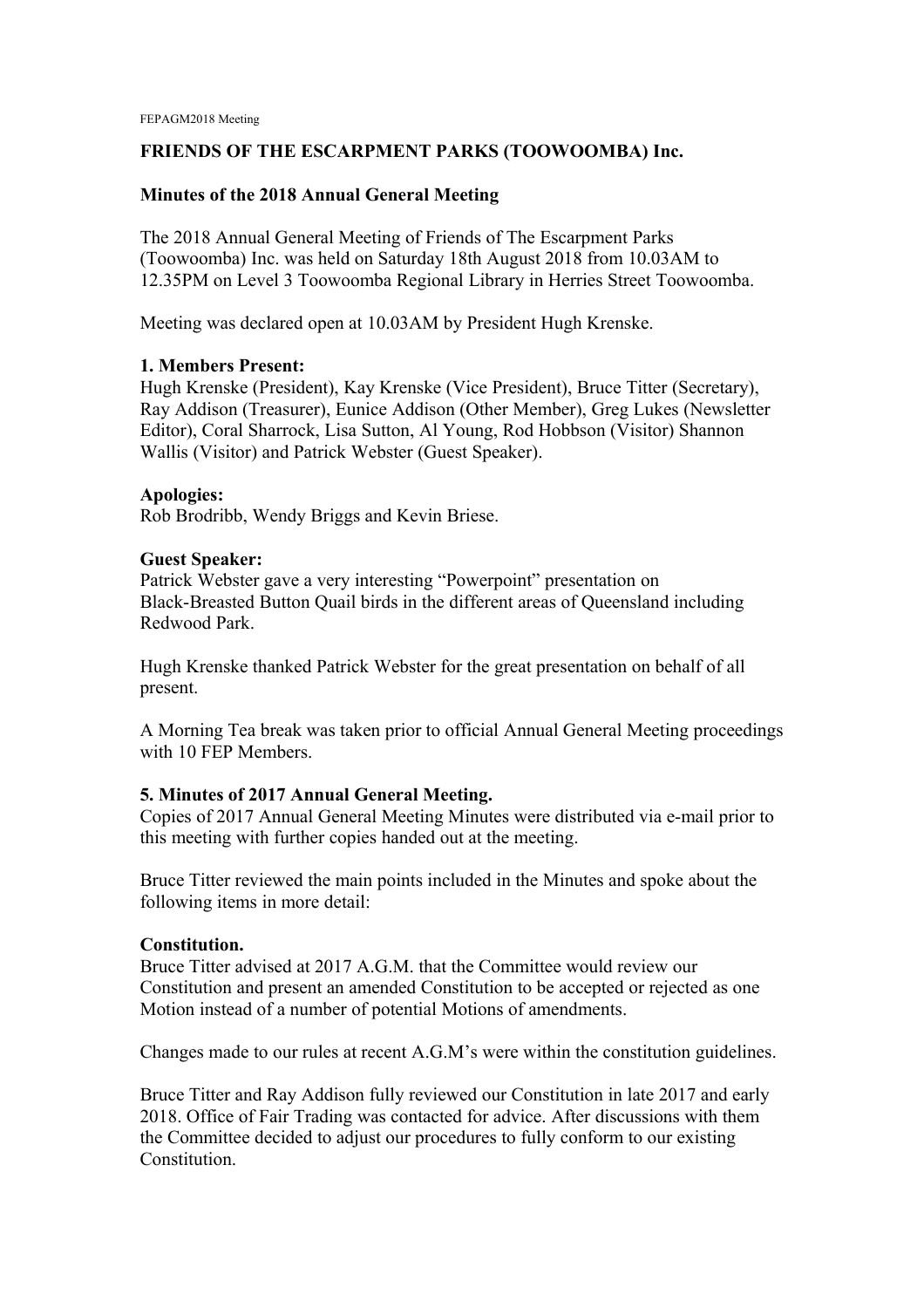# **Memorandum of Understanding between FEP and Toowoomba Regional Council.**

Bruce Titter advised that he and Rob Brodribb developed and reviewed the agreement with council.

M.O.U. was finally signed 10th July 2018.

Motion moved to accept A.G.M. Minutes as a true record was made by Bruce Titter, seconded by Kay Krenske and carried unanimously.

## **3. President's Report for 2017-2018 year's activities.**

President's Report was circulated just prior to its presentation.

Hugh Krenske felt very disappointed that FEP could not attract new volunteers despite its promotion in recent times.

Also, the lack of general media coverage of Environment work and Environmental events in the local area.

Highlights of President's Report is as follows:

- Hugh Krenske thanked the efforts of Committee, Parkcare Coordinators, Volunteers and our Newsletter Editor.
- Hugh Krenske summarised the projects worked on in each of the 10 local parks.

## **Open Day at Duggan Park.**

An Open day was held in April 2018 and Greg Spearitt revised his book on "Plants of Duggan Park" which was launched at the Open day.

The event was successful and supported by a number of groups including Toowoomba Bird Observers, Toowoomba Field Naturalists, Crow's Nest Community Nursery, Toowoomba Regional Council, Darling Downs Environment Council and Protect Group.

Despite a number of approaches to media groups the only promotion that we received was our paid Advertisement in the Toowoomba Chronicle.

## **Memorandum of Understanding between FEP and Council.**

As part of the M.O.U., each park has to develop an Annual Action Plan and maintain records of the work done, the participants involved and the Herbicide usage. Council has to negotiate with FEP on their activities to develop Management Plans for each park.

## **Grants.**

FEP received several Grants from Toowoomba Regional Council over the year to assist with different projects.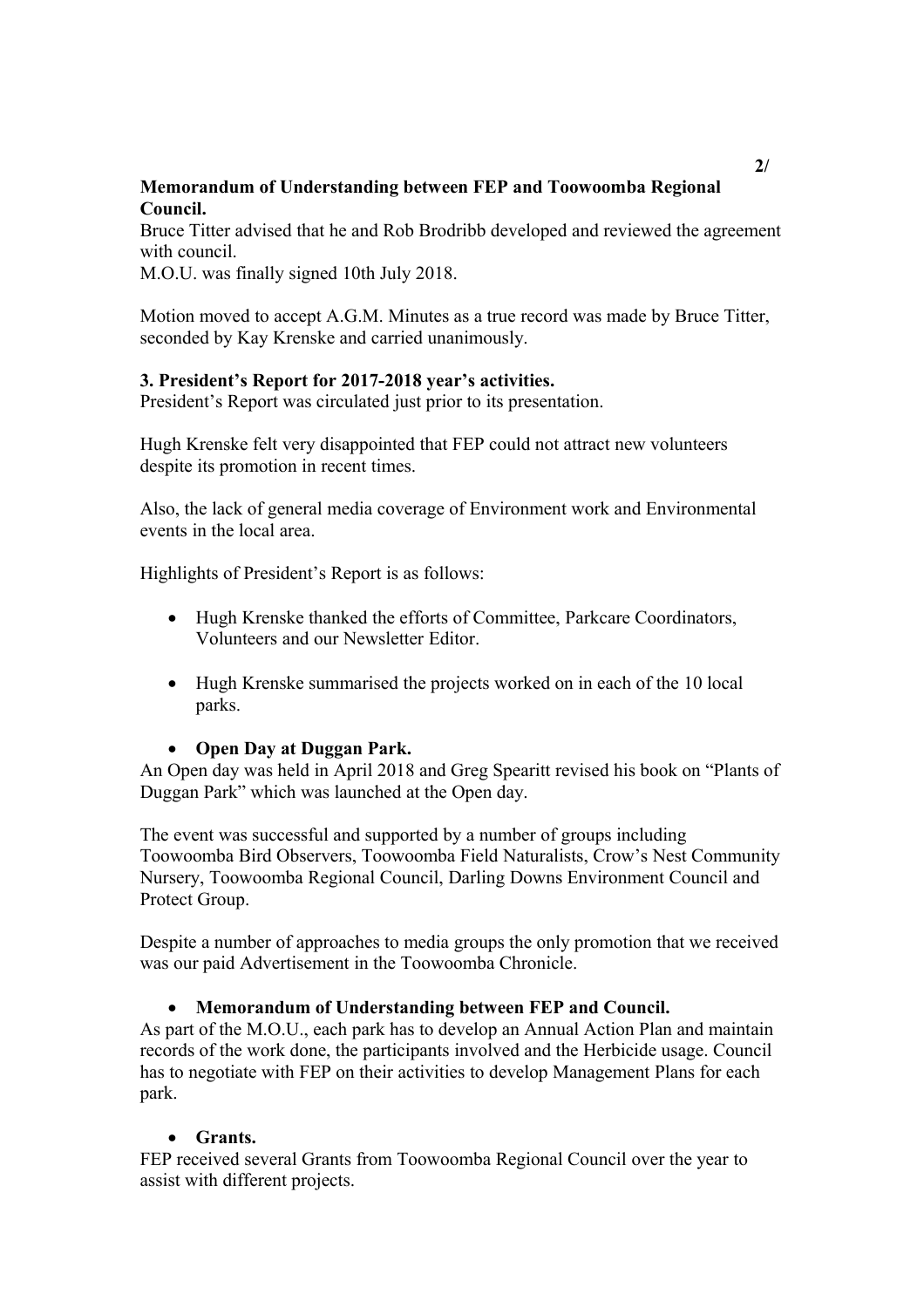Full Report attached.

President's Report was accepted on a Motion by Hugh Krenske, seconded by Bruce Titter and carried unanimously.

## **4. Treasurer's Report for 2017-2018.**

Report was presented by treasurer, Ray Addison.

# **Friends of the Escarpment Parks (Toowoomba) Inc. Income and Expenses for the Financial Year ended 30th June 2018**

| <b>ORDINARY INCOME</b>                  | 2016/2017    | 2017/2018      |
|-----------------------------------------|--------------|----------------|
| Membership                              | \$710.00     | \$770.00       |
| Donations                               | \$370.00     | \$250.00       |
| <b>Community Grant</b>                  | \$10.87      | \$178.95       |
| <b>Bank Interest</b>                    | \$197.91     | \$162.12       |
| Clothing                                | \$210.00     | \$12.00        |
| T.R.C. Catering/ACDC Licences           | \$327.02     | <b>NIL</b>     |
| Misc.                                   |              | \$0.50         |
| Everyone's Environmental Grant          | \$14,000.00  | \$3,964.00     |
| T.R.C. Grants                           | \$2,720.00   | \$15,555.60    |
| <b>Gambling Community Benefit Grant</b> | 790.00<br>\$ | <b>NIL</b>     |
| Donations for Plant Book                |              | \$458.00       |
| <b>TOTAL INCOME</b>                     | \$19,335.80  | \$21,351.17    |
| <b>ORDINARY EXPENDITURE</b>             |              |                |
| Government & Association Fees           | \$247.40     | \$138.25       |
| Admin.                                  | \$225.73     | \$1,434.44     |
| Tools & Equipment                       | \$2,697.78   | \$5,374.81     |
| Catering                                | \$432.72     | \$325.94       |
| Clothing                                | \$892.60     | <b>NIL</b>     |
| Everyone's Environmental Grant          | \$15,290.38  | \$6,815.00     |
| Duggan Park Book Grant                  |              | \$2,318.00     |
| Duggan Park Open Day/Book Launch        |              | \$1,510.00     |
| <b>TOTAL EXPENDITURE</b>                | \$19,786.61  | \$17,916.44    |
| <b>OPERATING SURPLUS</b>                | $-$ \$450.81 | $+$ \$3,434.73 |
|                                         |              |                |

# **FINANCIAL STATEMENT FOR YEAR ENDED 30th JUNE 2018**

| <b>ASSETS</b>         | 2016/2017   | 2017/2018   |
|-----------------------|-------------|-------------|
| <b>Current assets</b> |             |             |
| Cash at Bank          | \$11,521.92 | \$14,956.65 |
| Term Deposit          | \$7,000.00  | \$7,000.00  |
| TOTAL CURRENT ASSETS  | \$18,521.92 | \$21,956.65 |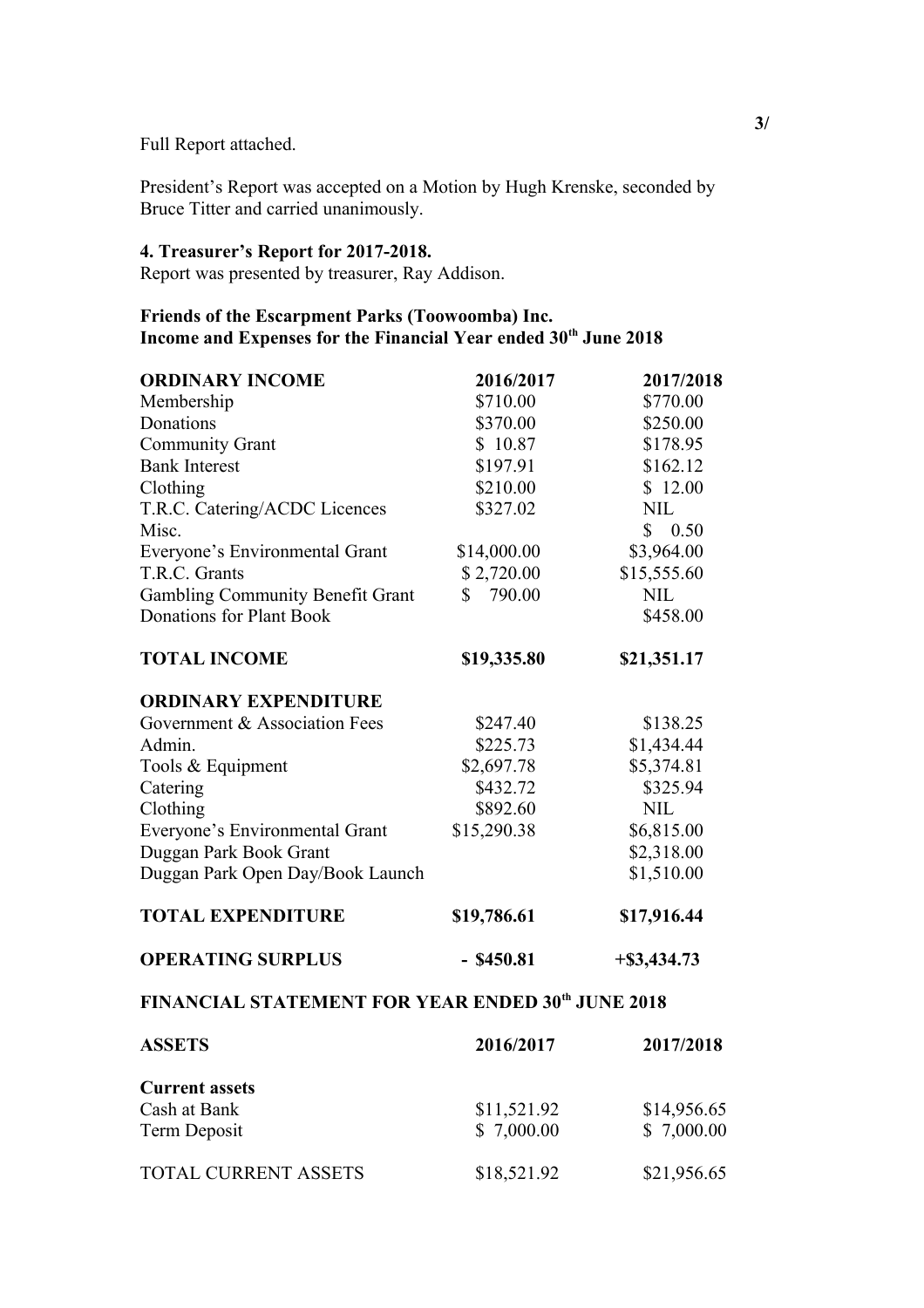| <b>NET ASSETS</b>   | \$18,972.73 |
|---------------------|-------------|
| <b>TOTAL EQUITY</b> | \$18,972.73 |

#### **BANK RECONCILIATION**

| Bank Balance as at 1 <sup>st</sup> July 2017 | \$11,972.73   | \$11,521.92     |
|----------------------------------------------|---------------|-----------------|
| Balance of Income over Expenses              | $-$ \$ 450.81 | $+$ \$ 3,434.73 |

| <b>Balance as at 30th June 2018</b> | \$11,521.92 | \$14,956.65 |
|-------------------------------------|-------------|-------------|
|                                     |             |             |

#### **Comments.**

Ray Addison advised that FEP has total assets of approximately \$50,000.

Membership number at the beginning of July 2018 was 86, however 11 were deleted due to lapsed Membership and some were longstanding Members.

T.R.C. Grants totalled \$15,555.60 this year to assist with different projects, however some funds were returned to council due to the drought conditions for weed treatment at Eaglenest camp area.

Treasurer's full Report attached with audited Financial Statements.

Treasurer's Report was accepted on a Motion by Ray Addison, seconded by Kay Krenske and carried unanimously.

## **5. Election of a new Committee for 2018- 2019.**

Greg Lukes assumed the position of Chairperson and the existing Committee dissolved; with completed Nomination Forms for positions submitted to the meeting.

It was mentioned that Rob Brodribb would nominate for President next year and Kaye Wood-Riley as Secretary.

Election results were as follows:

#### **President: Hugh Krenske**

Nominated by Bruce Titter, seconded by Al Young and re-elected unopposed.

**Vice President**: No nomination so position left vacant.

#### **Secretary: Bruce Titter**

Nominated by Hugh Krenske, seconded by Kay Krenske and re-elected unopposed.

#### **Treasurer: Ray Addison**

Nominated by Bruce Titter, seconded by Coral Sharrock and elected unopposed.

**Safety Representative**: No nomination so position left vacant.

**4/**